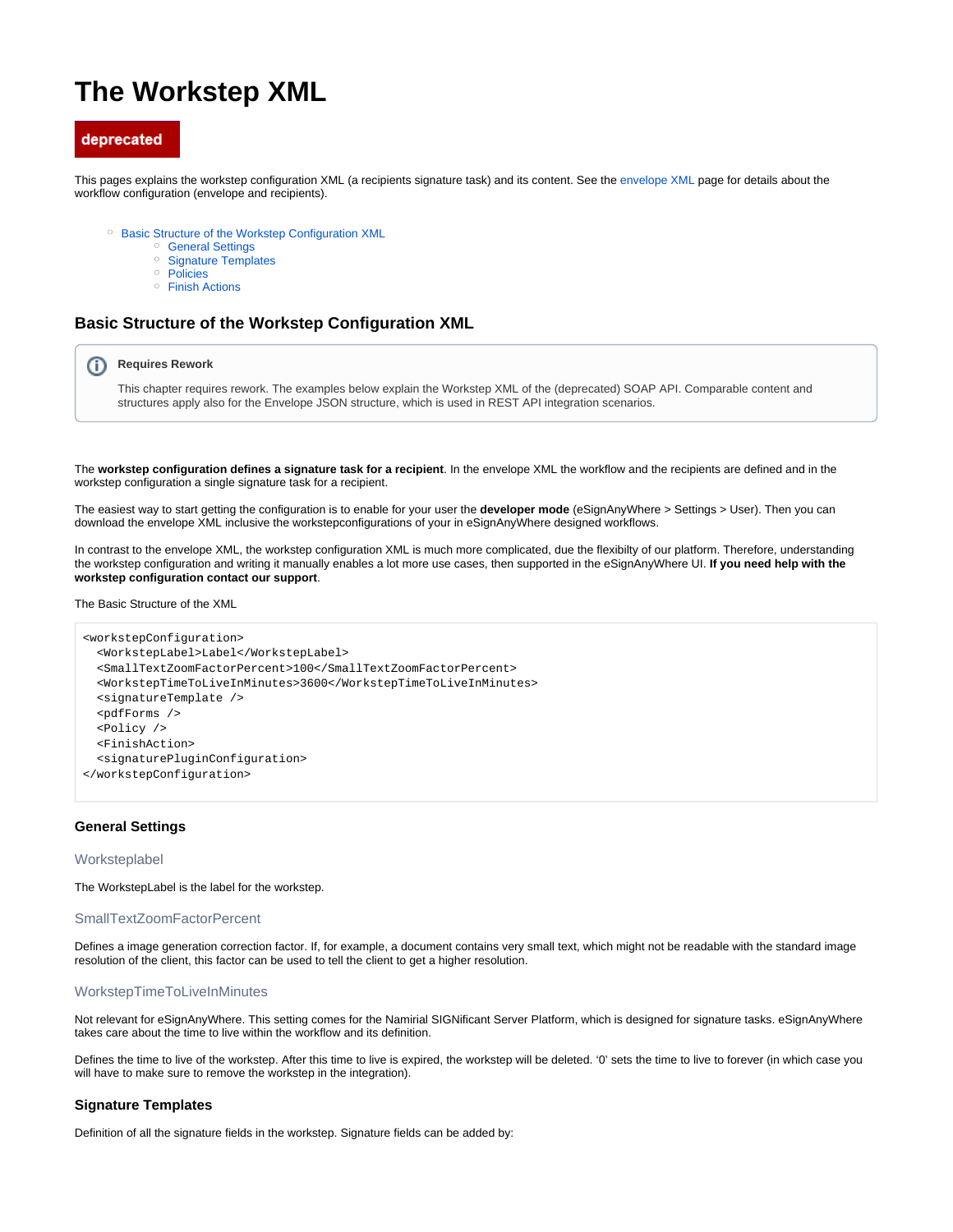- defining the absolute position of the signature fields in the workstep configuration (as shown in the example below)
- defining Adobe signature fields into the PDF document
- defining signature strings (i.e. 'sig') into the PDF document
- defining advanced tags into the PDF document

# Example

This example contains a Click2Sign, Type2Sign and Draw2Sign signature field and one field with three allowed methods (Click2Sign, Draw2Sign, Type2Sign).

```
 <signatureTemplate>
          <version>1.2.0.2</version>
          <positionReferenceCorner>Lower_Left</positionReferenceCorner>
          <positionUnits>PdfUnits</positionUnits>
                  <!-- Click2Sign Signature field -->
          <sig id="1#XyzmoDuplicateIdSeperator#Signature_32e62575-f3dd-32ed-2032-f87311195683">
            <TaskDisplayName>Click2Sign</TaskDisplayName>
            <positionPage>1</positionPage>
            <DocRefNumber>1</DocRefNumber>
            <positionX>39</positionX>
            <positionY>710.92</positionY>
            <width>189</width>
            <height>80</height>
            <param name="completed">0</param>
            <param name="positioning">onPage</param>
            <param name="req">1</param>
            <param name="enabled">1</param>
            <param name="fd" />
            <param name="fd_dateformat">dd-MM-yyyy HH:mm:ss (zzz)</param>
            <param name="fd_timezone">datetimelocal</param>
            <AllowedSignatureTypes>
              <sigType id="6e049969-8be4-458d-89be-9792f0641b68" type="Picture">
                <allowedCapturingMethods>Click2Sign</allowedCapturingMethods>
                <StampImprintConfiguration>
                  <DisplayExtraInformation>1</DisplayExtraInformation>
                  <DisplayEmail>1</DisplayEmail>
                  <DisplayIp>1</DisplayIp>
                  <DisplayName>1</DisplayName>
                  <DisplaySignatureDate>1</DisplaySignatureDate>
                  <FontFamily>Times New Roman</FontFamily>
                  <FontSize>11</FontSize>
                </StampImprintConfiguration>
              </sigType>
            </AllowedSignatureTypes>
          </sig>
                  <!-- Draw2Sign Signature field -->
          <sig id="1#XyzmoDuplicateIdSeperator#Signature_f0984b1d-359b-7f3f-6a63-d334694cb1f0">
            <TaskDisplayName>Draw2Sign</TaskDisplayName>
            <positionPage>1</positionPage>
            <DocRefNumber>1</DocRefNumber>
            <positionX>39</positionX>
            <positionY>601.92</positionY>
            <width>189</width>
            <height>80</height>
            <param name="completed">0</param>
            <param name="positioning">onPage</param>
            <param name="req">1</param>
            <param name="enabled">1</param>
            <param name="fd" />
            <param name="fd_dateformat">dd-MM-yyyy HH:mm:ss (zzz)</param>
            <param name="fd_timezone">datetimelocal</param>
            <AllowedSignatureTypes>
              <sigType id="7bf17fc0-9ded-45d6-81a9-98042effd6fb" type="Picture">
                <allowedCapturingMethods>Draw2Sign</allowedCapturingMethods>
                <StampImprintConfiguration>
                  <DisplayExtraInformation>1</DisplayExtraInformation>
                  <DisplayEmail>1</DisplayEmail>
                  <DisplayIp>1</DisplayIp>
                  <DisplayName>1</DisplayName>
                  <DisplaySignatureDate>1</DisplaySignatureDate>
                  <FontFamily>Times New Roman</FontFamily>
```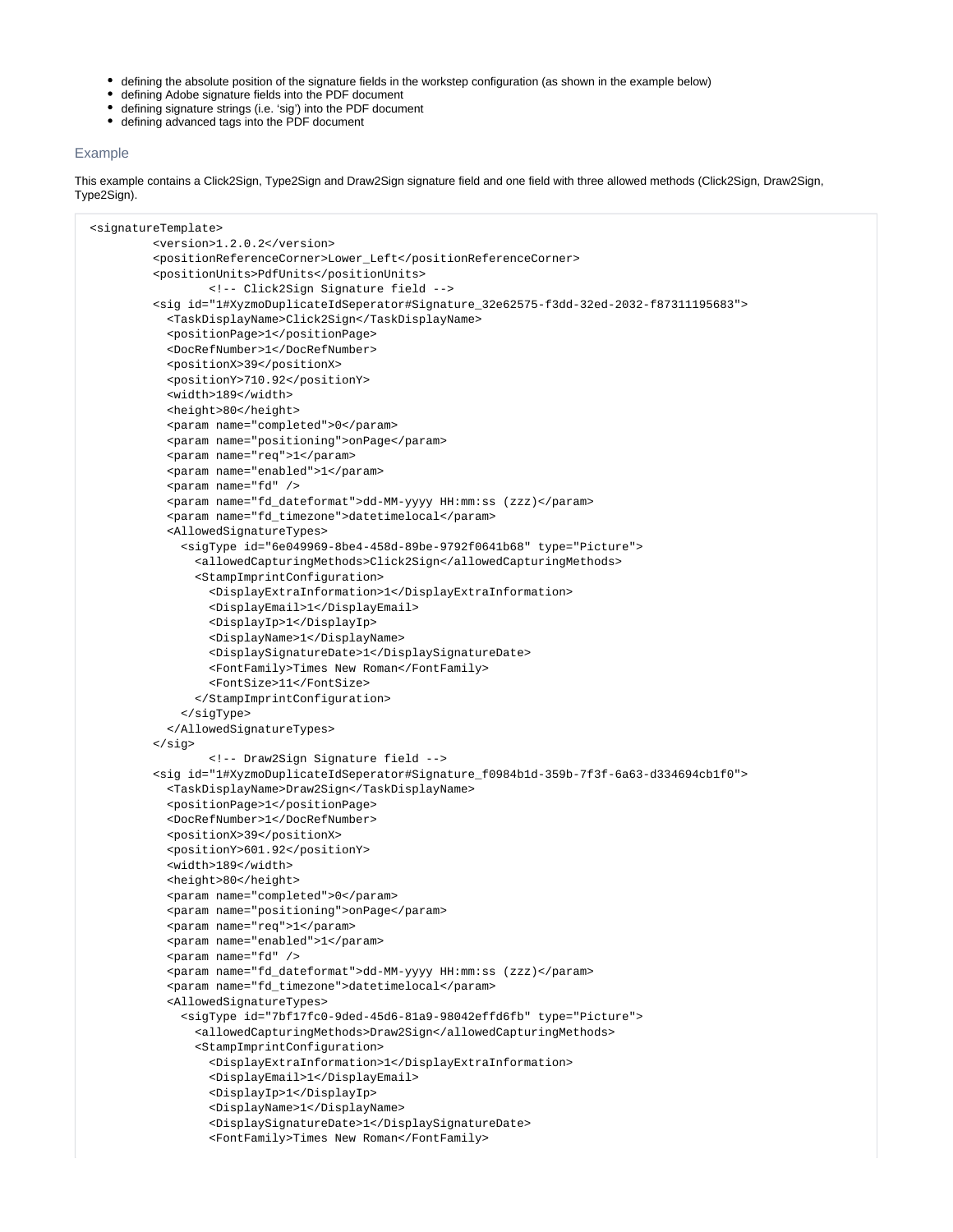```
 <FontSize>11</FontSize>
       </StampImprintConfiguration>
     </sigType>
   </AllowedSignatureTypes>
 </sig>
         <!-- Type2Sign Signature field -->
 <sig id="1#XyzmoDuplicateIdSeperator#Signature_e6728eb3-2da8-18b0-150b-283256d1c1f0">
   <TaskDisplayName>Type2Sign</TaskDisplayName>
   <positionPage>1</positionPage>
   <DocRefNumber>1</DocRefNumber>
  <positionX>39</positionX>
   <positionY>484.92</positionY>
   <width>189</width>
   <height>80</height>
   <param name="completed">0</param>
   <param name="positioning">onPage</param>
   <param name="req">1</param>
   <param name="enabled">1</param>
   <param name="fd" />
   <param name="fd_dateformat">dd-MM-yyyy HH:mm:ss (zzz)</param>
   <param name="fd_timezone">datetimelocal</param>
   <AllowedSignatureTypes>
     <sigType id="c66e77bb-2b15-4df2-b104-e2e8ebb52d03" type="Picture">
       <allowedCapturingMethods>Type2Sign</allowedCapturingMethods>
       <StampImprintConfiguration>
         <DisplayExtraInformation>1</DisplayExtraInformation>
         <DisplayEmail>1</DisplayEmail>
         <DisplayIp>1</DisplayIp>
         <DisplayName>1</DisplayName>
         <DisplaySignatureDate>1</DisplaySignatureDate>
         <FontFamily>Times New Roman</FontFamily>
         <FontSize>11</FontSize>
       </StampImprintConfiguration>
     </sigType>
   </AllowedSignatureTypes>
 </sig>
         <!-- Click2Sign, Type2Sign or Type2Sign Signature field -->
 <sig id="1#XyzmoDuplicateIdSeperator#Signature_aab56455-755f-4440-23c0-71552e8093d2">
   <TaskDisplayName>CDT2S</TaskDisplayName>
   <positionPage>1</positionPage>
   <DocRefNumber>1</DocRefNumber>
   <positionX>59</positionX>
   <positionY>348.92</positionY>
   <width>189</width>
   <height>80</height>
   <param name="completed">0</param>
   <param name="positioning">onPage</param>
   <param name="req">1</param>
   <param name="enabled">1</param>
   <param name="fd" />
   <param name="fd_dateformat">dd-MM-yyyy HH:mm:ss (zzz)</param>
   <param name="fd_timezone">datetimelocal</param>
   <AllowedSignatureTypes>
     <sigType id="727e5158-3f13-460f-993a-a658ca7aa025" type="Picture">
       <allowedCapturingMethods>Click2Sign</allowedCapturingMethods>
       <StampImprintConfiguration>
         <DisplayExtraInformation>1</DisplayExtraInformation>
         <DisplayEmail>1</DisplayEmail>
         <DisplayIp>1</DisplayIp>
         <DisplayName>1</DisplayName>
         <DisplaySignatureDate>1</DisplaySignatureDate>
         <FontFamily>Times New Roman</FontFamily>
         <FontSize>11</FontSize>
       </StampImprintConfiguration>
     </sigType>
     <sigType id="e33da45f-1afe-42ea-9b13-9bffa0ceb8a6" type="Picture">
       <allowedCapturingMethods>Draw2Sign</allowedCapturingMethods>
       <StampImprintConfiguration>
         <DisplayExtraInformation>1</DisplayExtraInformation>
         <DisplayEmail>1</DisplayEmail>
         <DisplayIp>1</DisplayIp>
```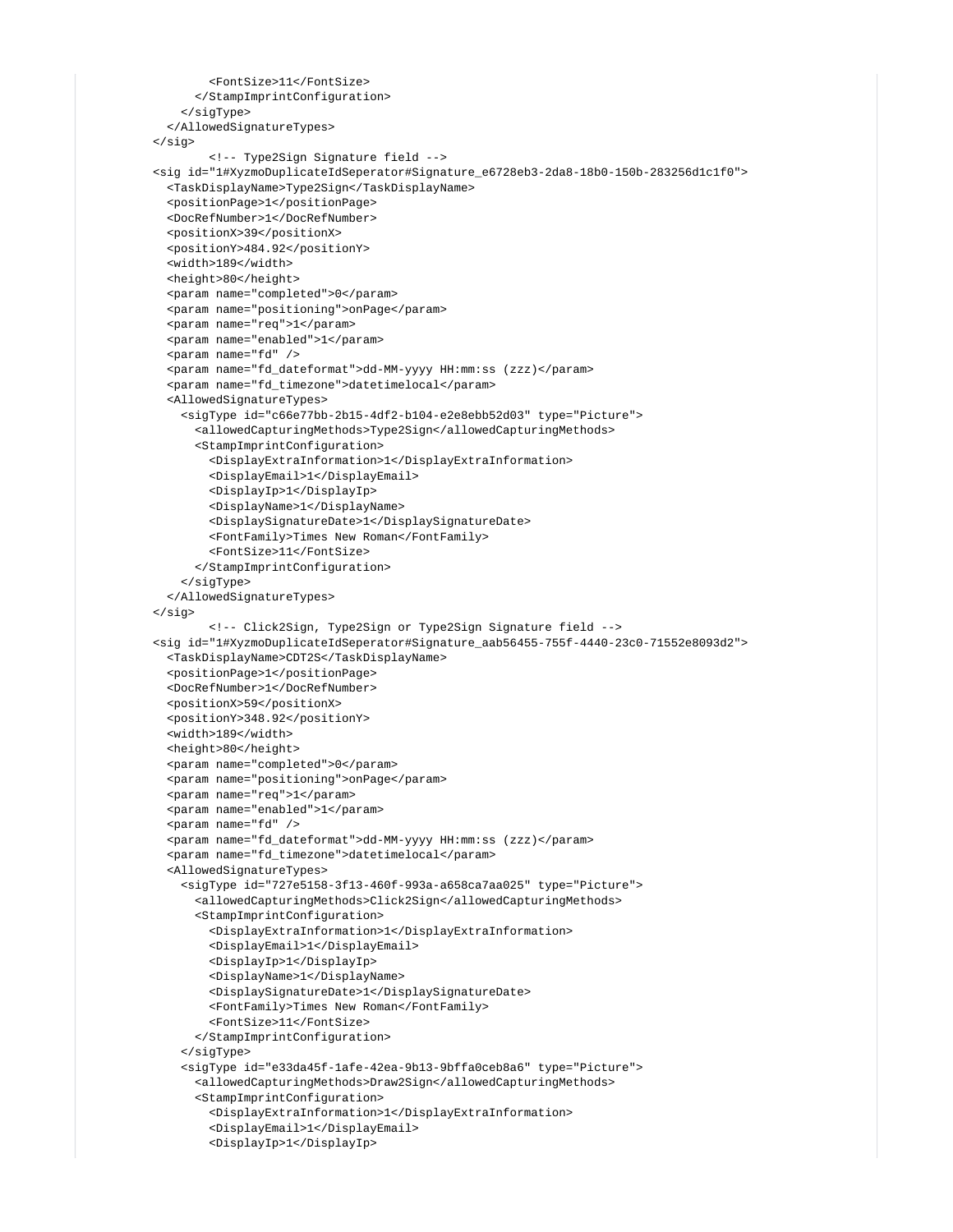

# Definition

See the [full workstep configuration for details and description](https://confluence.namirial.com/download/attachments/70059302/workstepconfig.zip?version=1&modificationDate=1624885362910&api=v2).

## <span id="page-3-0"></span>**Policies**

# General Policies

Defines general policies for the workstep (i.e. does the client is allowed to save the document, print, …). Some policies are for advanced integration, e.g. if you want to integrate with SIGNificant Client Apps.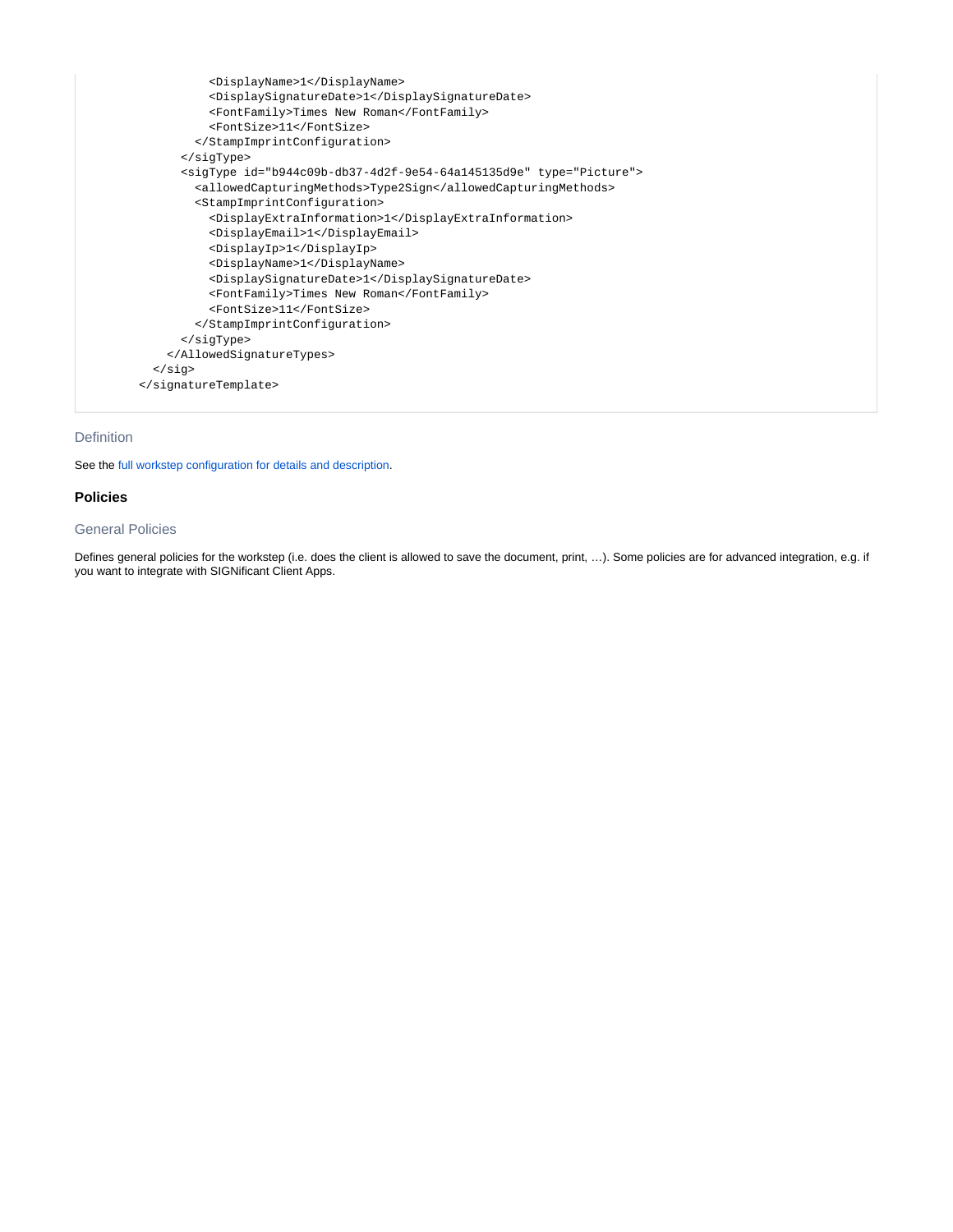#### <Policy>

<GeneralPolicies> <!--Is the client allowed to save the workstep document--> <AllowSaveDocument>0</AllowSaveDocument> <!--Is the client allowed to save the audittrail document--> <AllowSaveAuditTrail>0</AllowSaveAuditTrail> <!--Is the client allowed to rotate the pages of the document--> <AllowRotatingPages>1</AllowRotatingPages> <!--Is the client allowed to append a file to the workstep--> <AllowAppendFileToWorkstep>0</AllowAppendFileToWorkstep> <!--Is the client allowed to add append tasks to the workstep--> <AllowAppendTasksToWorkstep>0</AllowAppendTasksToWorkstep> <!--Is the client allowed to email the workstep document--> <AllowEmailDocument>0</AllowEmailDocument> <!--Is the client allowed to print the workstep document--> <AllowPrintDocument>0</AllowPrintDocument> <!--Is the client allowed to finish the workstep--> <AllowFinishWorkstep>1</AllowFinishWorkstep> <!--Is the client allowed to reject the workstep--> <AllowRejectWorkstep>0</AllowRejectWorkstep> <!--Is the client allowed to reject the workstep with reject type 'Delegation'--> <AllowRejectWorkstepDelegation>1</AllowRejectWorkstepDelegation> <!--Is the client allowed to undo actions--> <AllowUndoLastAction>0</AllowUndoLastAction> <!--Is the client allowed to colorize pdf forms--> <AllowColorizePdfForms>0</AllowColorizePdfForms> <!--Is the client allowed to add adhoc attachments--> <AllowAdhocPdfAttachments>0</AllowAdhocPdfAttachments> <!--Is the client allowed to add signatures which are not defined in the tasks--> <AllowAdhocSignatures>0</AllowAdhocSignatures> <!--Is the client allowed to add stampings which are not defined in the tasks--> <AllowAdhocStampings>0</AllowAdhocStampings> <!--Is the client allowed to add adhoc freehand annotations--> <AllowAdhocFreeHandAnnotations>0</AllowAdhocFreeHandAnnotations> <!--Is the client allowed to add adhoc typewriter annotations--> <AllowAdhocTypewriterAnnotations>0</AllowAdhocTypewriterAnnotations> <!--Is the client allowed to add adhoc picture annotations--> <AllowAdhocPictureAnnotations>1</AllowAdhocPictureAnnotations> <!--Is the client allowed to append adhoc documents--> <AllowAdhocPdfPageAppending>0</AllowAdhocPdfPageAppending> </GeneralPolicies> </Policy>

## Workstep Tasks

Defines the tasks for the workstep, their sequence, if they are mandatory or optional, etc.

```
<Policy>
<WorkstepTasks SequenceMode="SequenceOnlyRequiredTasks">
  <Task id="d7bc173a-8b55-437c-92f6-d1c36eca47e9" type="FillFormsGroup" displayName="Fill in form fields of 
page 1" required="0"/>
  <Task id="c4ff144b-3d1d-4c0e-82d7-5d77a13774a9" type="FillFormsGroup" displayName="Fill in form fields of 
page 2" required="0"/>
  <Task id="3050fb49-ac84-4ca8-88ae-b076d061ade1" type="FillFormsGroup" displayName="Fill in form fields of 
page 4" required="0"/>
  <Task id="Signature" type="SignField" displayName="Sign signature field" required="0" completed="0" enabled="
1" />
  <Task id="Signature_2" type="SignField" displayName="Sign signature field" required="0" completed="0" 
enabled="1"/>
</WorkstepTasks>
</Policy>
```
<span id="page-4-0"></span>See the [full workstep configuration](https://confluence.namirial.com/download/attachments/70059302/workstepconfig%281%29.zip?version=1&modificationDate=1624885472746&api=v2) for details and description.